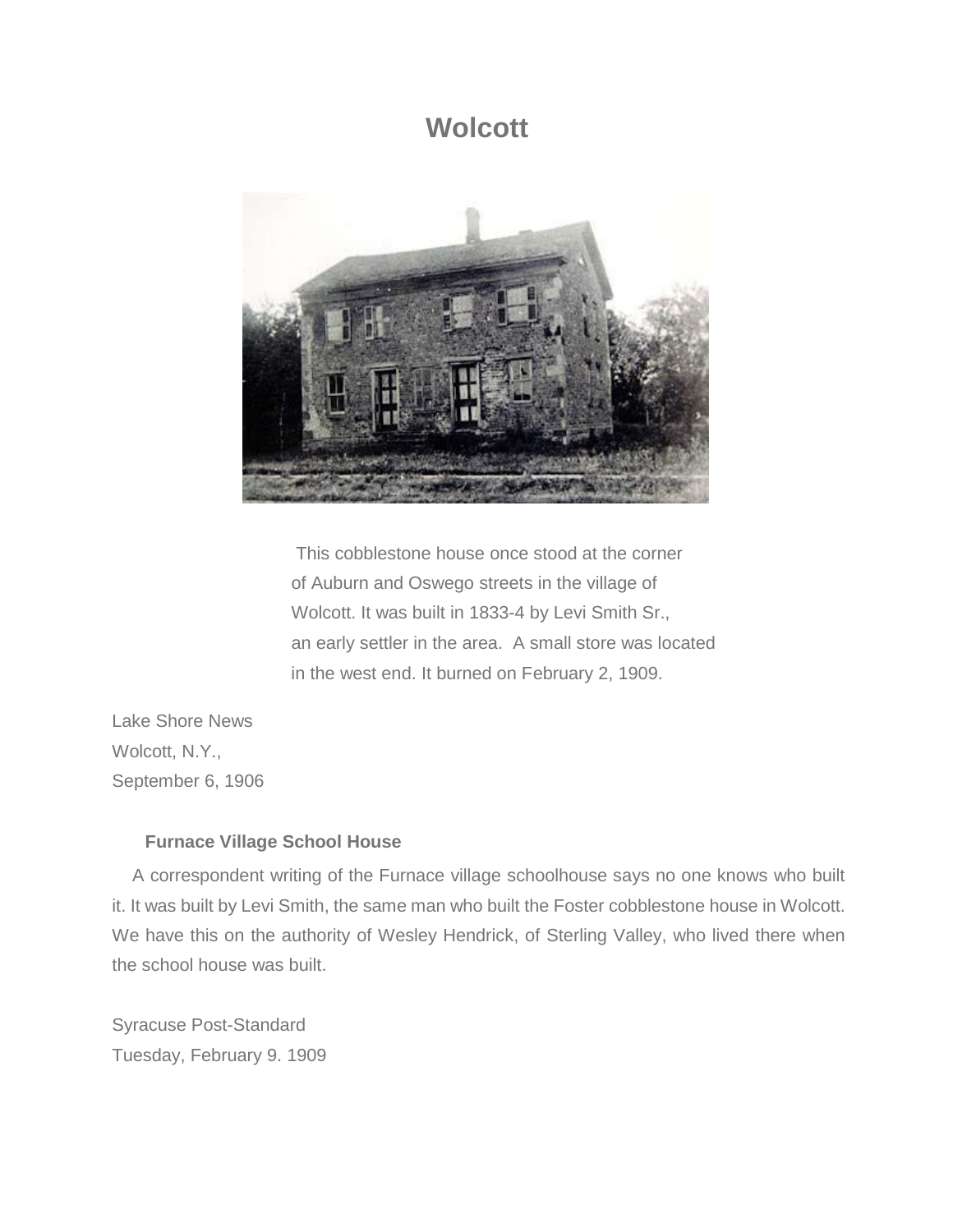## **Old Landmark Laid in Ruins**

## **Cobblestone House at Wolcott Succumbs to the Elements**

WOLCOTT, Feb. 2. - The recent cold weather has proved too severe for one of the oldest landmarks of Wayne county and the old cobblestone house at the top of Mill hill in Wolcott village has become a heaped mass of stones and mortar. The building has served in turn as a tavern, a store and a dwelling, being finally vacated about five years ago by the late Mrs. Kimplin.

The building was erected by Levi Smith, one of the pioneer settlers of Wolcott, in 1833. Mr. Smith bought the land on which it stood from Johnston Melvin, being a part of a 500-acre tract which was granted to Melvin by the government in 1804. This parcel of land is now the northern part of Wolcott village.

It was built by Smith for a "cold water" tavern. Mr. Smith's enterprise failed and he turned the building into a country variety store, for which purpose it served many years. Later when the mercantile establishments of the village became located on the opposite side of Wolcott creek the building was converted into a dwelling and has since retained that appearance.

The cobblestones with which the wall was faced were carefully selected along the lake shore. They gave the appearance of being almost uniform in size and were laid with extreme regularity.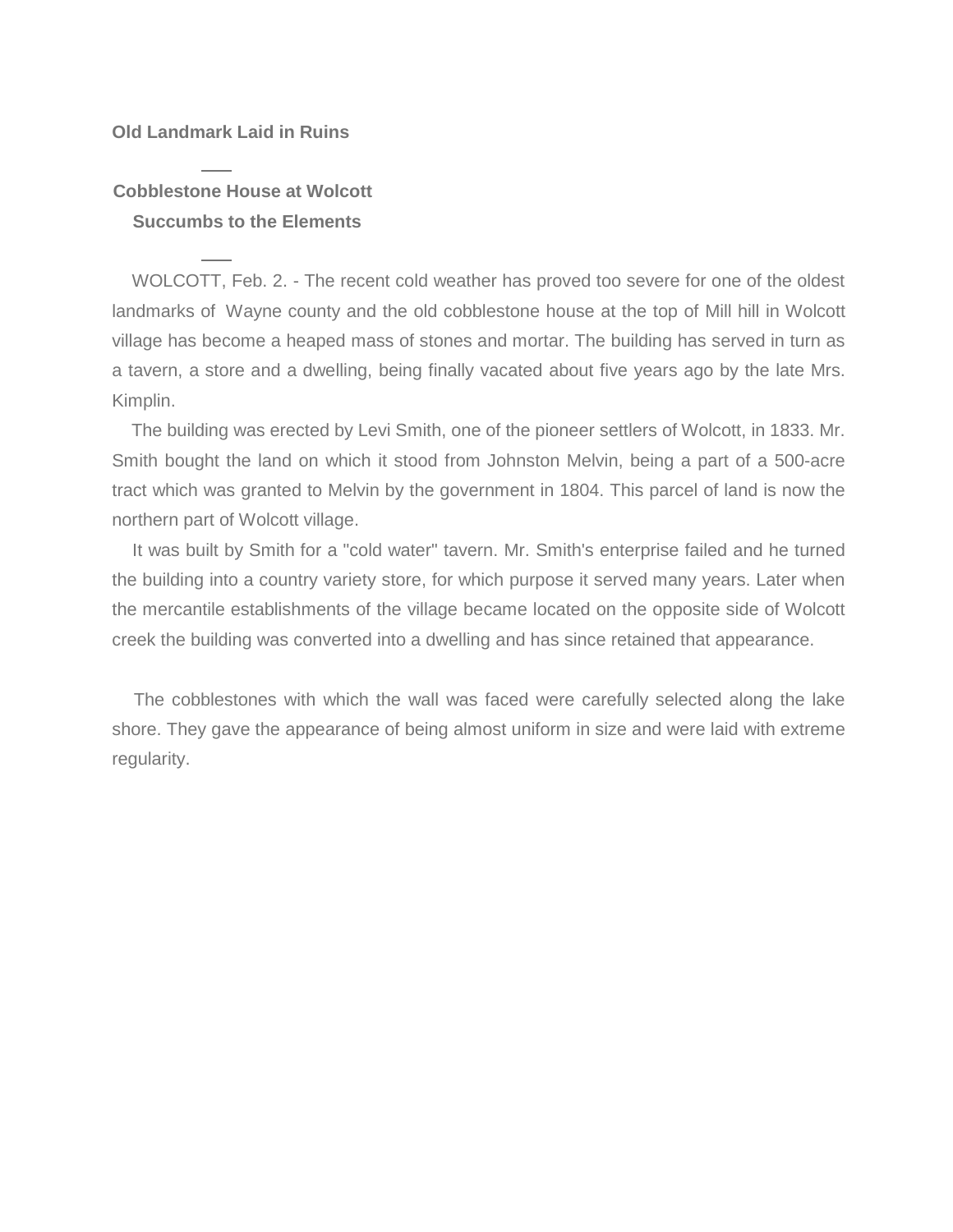

photo by Richard Palmer



photo by Richard Palmer

6583 Route 104A, Red Creek